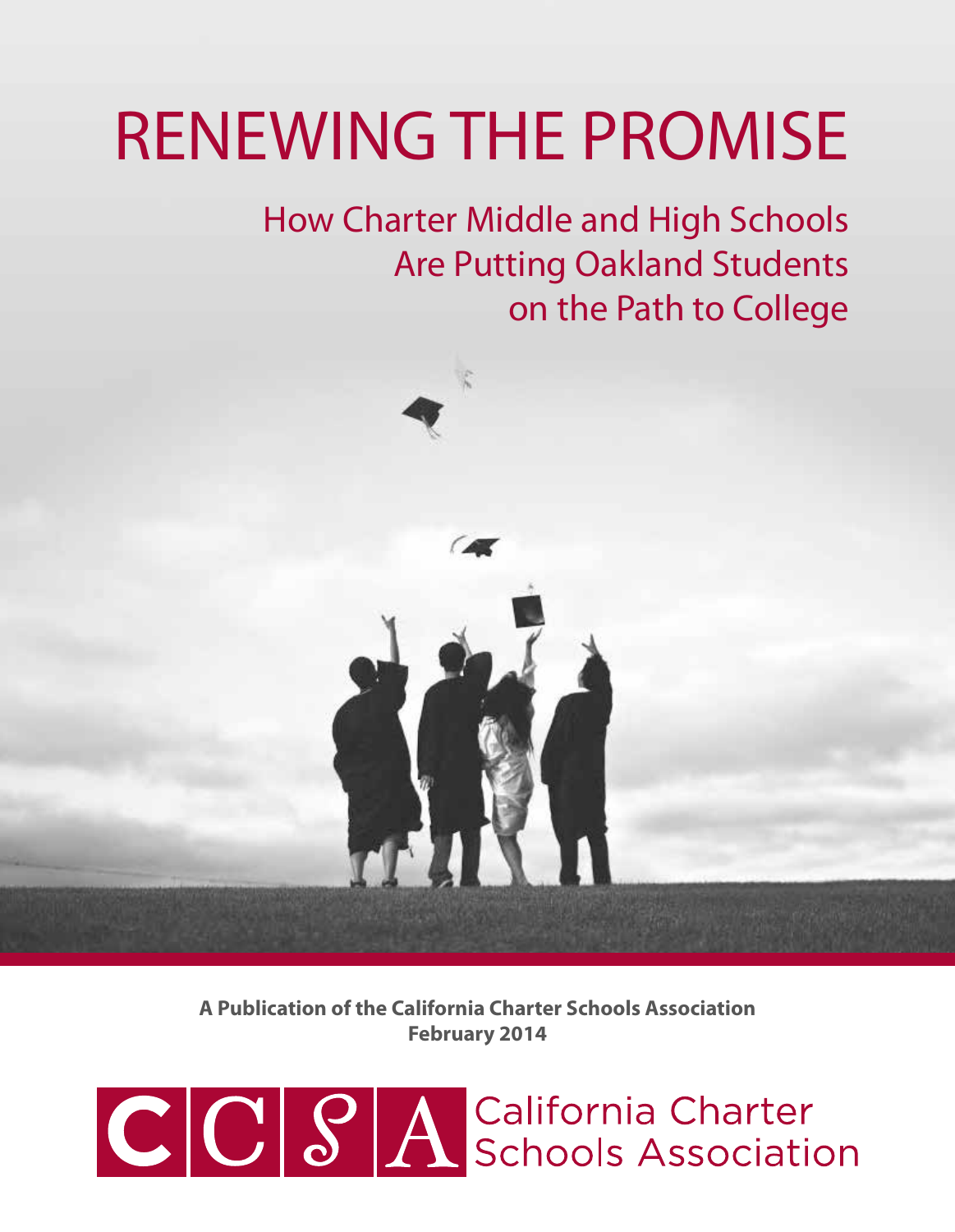



Oakland stude<br>deserve an exceducation, and<br>parents have r<br>voices heard b<br>ing that they v<br>send their child Oakland students deserve an excellent education, and their parents have made their voices heard by asserting that they want to send their children to the best schools available. And those schools are charter public schools."

Association *-Jed Wallace President and CEO, California Charter Schools Association*

# **The promise of public education depends on college readiness.**

Our challenge is to prepare all schools to educate all students for college.

Today, it is no longer enough for schools to focus on helping their students to graduate 12th grade. To fulfill the promise of a brighter future, public schools must expand their focus from preparing students for graduation to preparing them for success through college and career. How public education best meets this challenge is currently the subject of intense national debate. The debate often aligns around the question of how to make **all students ready** for college.

The more appropriate framing of the question is how to ensure **all schools educate all students** for college and success in the 21<sup>st</sup> century workplace. This reframing is especially important in Oakland, California. Student achievement in Oakland's middle and high schools has been low for decades. Many changes in the traditional school district, including a state takeover, have not significantly impacted this.

What has changed is that more charter public schools have opened in response to demand from families for more options. Serving the same population as the traditional district schools, charter schools are improving Oakland students' chances to go on to college. Given these better results, especially with historically disadvantaged student populations, charter schools should be embraced as a solution in Oakland's efforts to raise student achievement. **This report shows that Oakland charter schools are renewing the promise of a high-quality public education and changing what is possible for students of all demographic backgrounds to achieve in their lives.**

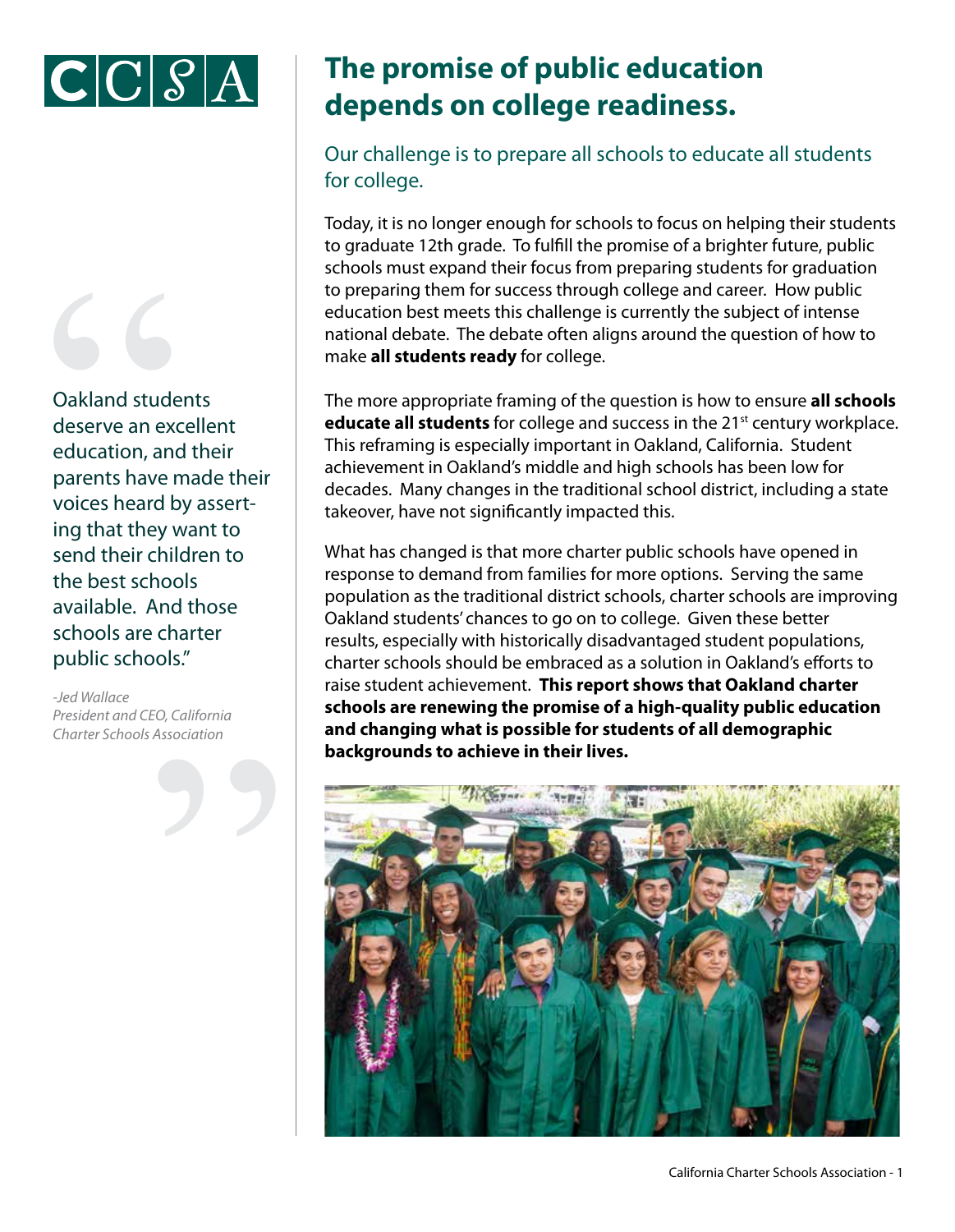



# **Key Findings**

In Oakland, historically disadvantaged students comprise much of the enrollment in public secondary schools (meaning middle and high schools). Latino and African-American students are two of the student ethnicity groups most often left behind by our education system, and they make up the majority of Oakland's secondary school population. In addition, students from low-income families and English learners typically get left even farther behind. Many schools will attribute their lack of success to their students' demographics. But data for Oakland charter schools show that public schools can put historically disadvantaged students on the path to high school graduation and college success.<sup>1</sup>

- $\cdot$  In Oakland, the average percentage of high school graduates who completed all college preparatory coursework at charter public schools is **2 times as high** as it is for traditional district schools. This holds true for all students and for historically disadvantaged student groups.
- $\cdot$  The average high school graduation rate at traditional district high schools has not budged from just about 50% for the last three years. The average graduation rate at charter schools has increased over time and is now at 68%. Further, the dropout rate at charter schools is half that of the traditional schools.
- $\div$  Charter high schools achieve the same results for socioeconomically disadvantaged students as for other students. They continue to deliver a higher percentage of college-ready graduates than their traditional school counterparts, regardless of family income.
- $\cdot$  Academic achievement at charter middle and high schools is higher than traditional district schools in several areas key to putting students on the path to college.

## **A greater percentage of charter school graduates complete a college preparatory curriculum.**

Educators and elected officials agree academic success means graduating from high school with the academic requirements necessary to attend a two-year or four-year college without needing remedial classes. It can also mean graduating prepared to enter a career with an above-minimum wage salary; however for the purposes of most high schools, the aim is college completion. This fact has not changed in decades: students who finish college earn higher incomes than those who do not. The economic well-being of our country relies on a better educated generation ready to thrive in 21st century jobs.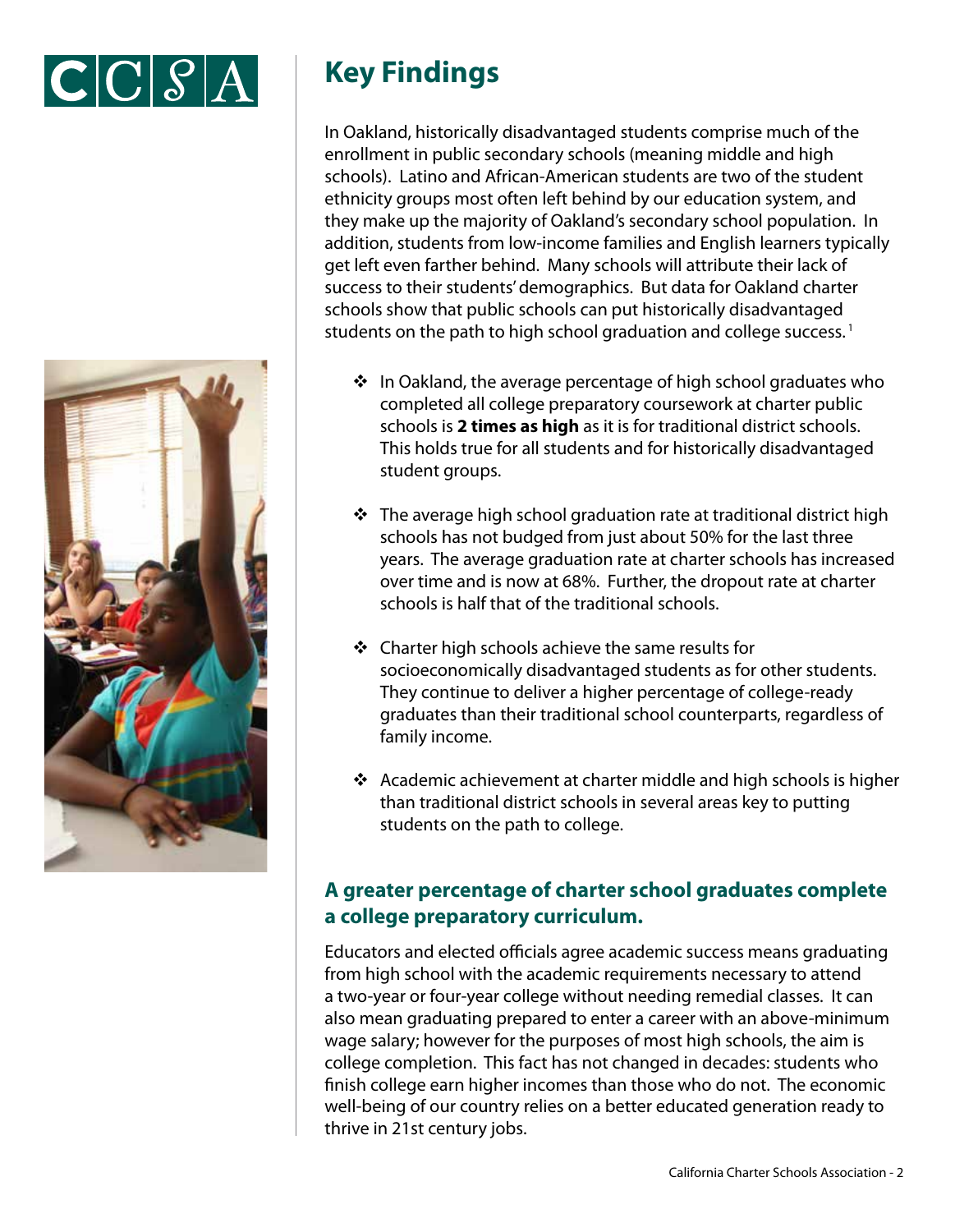

The academic in<br>of the student's<br>school curriculu<br>counts more th<br>anything else ir<br>pre-collegiate h<br>providing mom The academic intensity of the student's high school curriculum still counts more than anything else in pre-collegiate history in providing momentum toward completing a bachelor's degree.

Superior de la Carte de la Carte de la Carte de la Carte de la Carte de la Carte de la Carte de la Carte de la *- Clifford Adelman Institute for Higher Education Policy2*

In California, whether a student completes the "A through G" high school curriculum (A-G) tells us a lot about whether that student will succeed in going on to and finishing college. A-G includes the minimum set of high school subjects a student must complete to be eligible to attend a fouryear California public university. More than that, the academic rigor of the A-G classes, along with the requirement to achieve a "C" or better in each one, prepares students to succeed in demanding, college-level courses.

For years, completing the A-G curriculum was out of reach for most historically disadvantaged students. Many schools in low-income communities and communities of color did not even offer the full curriculum. This has changed as the importance of college completion gained support, but most traditional public schools still fail their students when it comes to helping them complete the rigorous curriculum. In Oakland, most public high schools, regardless of whether they are district or charter, serve similar historically disadvantaged populations. Yet, charter school students are pulling ahead of their peers in traditional schools when it comes to college-readiness.

The most recent data from 2011-12 reveals that only 37% of traditional district high school graduates completed the A-G curriculum. In contrast, **86% of charter high school graduates met the A-G requirements, more than double the rate of their traditional district high school counterparts**. This dramatic difference between charter schools and traditional district schools holds true across all four of the historically disadvantaged student groups served most frequently in Oakland: Latino, African-American, low-income, and English learners.



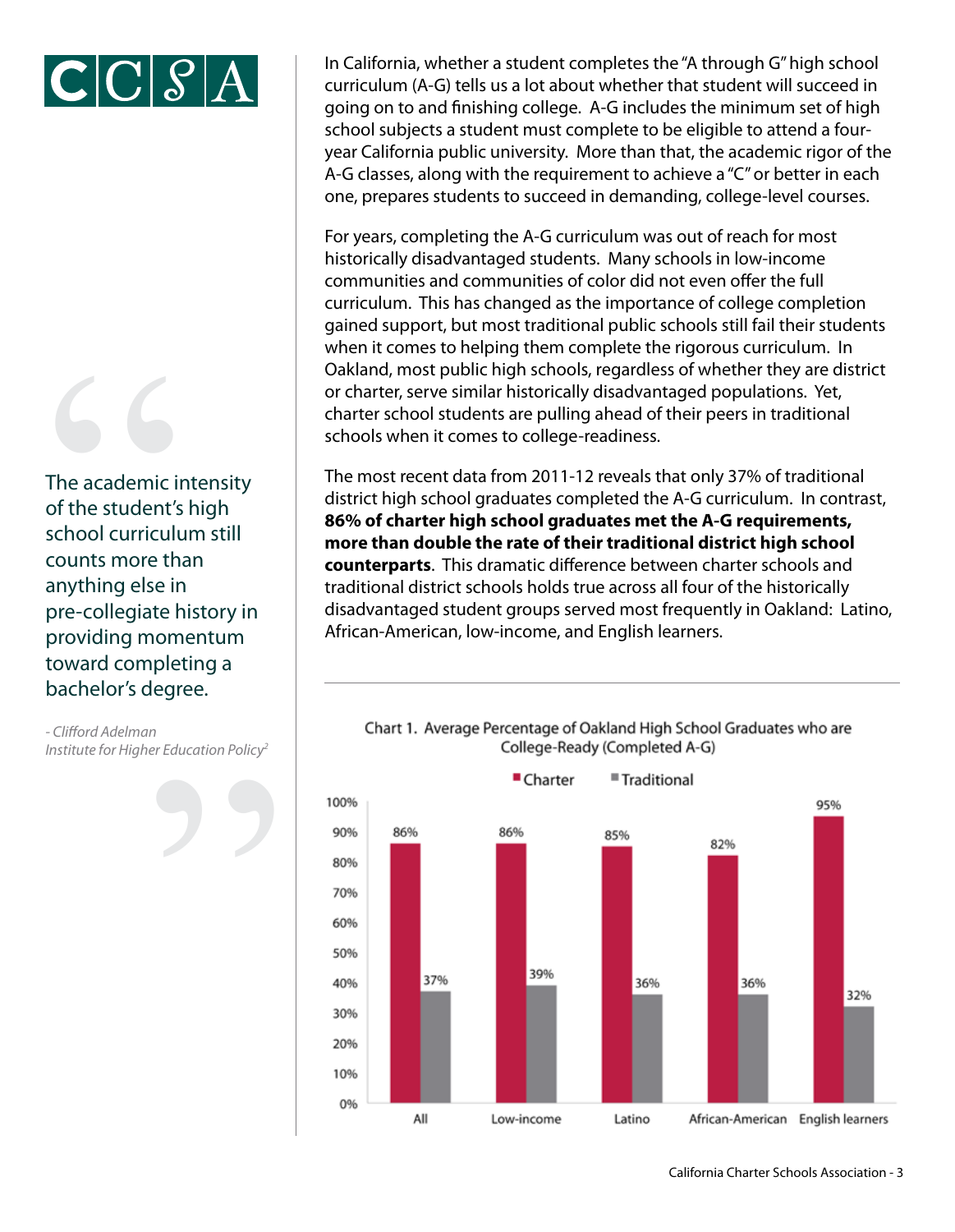

## **Report Schools and Data in Brief**

The report includes public schools that serve middle school (MS) and high school (HS) age students from any grade span between 8th and 12th grade within the boundaries of the Oakland Unified School District. Data are from the 2011-12 school year, the most recent year with graduation and college-ready curriculum (A-G) completion data available. It only includes schools that are still currently open and not at risk of being closed.

19 charter public schools (6 HS, 5 MS/HS, 8 MS) 40 traditional district public schools (19 HS, 2 MS/HS, 19 MS)

Schools included in this brief serve a student population that is, on average: 48% Latino, 33% African-American, 63% low-income, and 40% English learners.

*See Methodology and Definitions at* 

The data clearly show that charter schools surpass traditional schools when it comes to helping low-income students complete A-G. This difference is further confirmed when looking only at high schools that serve Oakland's most socioeconomically disadvantaged students. For this subset of schools (5 charter, 7 traditional), family income and parent education levels present major hurdles to academic performance for most of the students. Data for this subset of schools show similar trends as found above. The charter school college-readiness rate is still about 2 times that of the traditional school rate for all students and for Latino, African-American and English learner student groups. **This consistent trend confirms that the difference is not in** *who* **the schools educate but** *how* **they do so.**

## **Oakland Unity High School**

Oakland Unity High School (Unity) opened as an independent charter high school in 2003 to serve students in the southeast area of the city. The vast majority (87%) of their students have parents whose highest level of education is a high school diploma or less. Moreover, 70% of their students are English learners. Poverty, a lack of familiarity with the United States public school system, and an unsafe neighborhood all present barriers to Oakland Unity's student success.

The enrollment size and the demographics of Unity's student body match those of the traditional district high schools serving the area.

But graduation rates and college-ready outcomes for Unity are dramatically different.

|                     | Graduation<br>rate | College-<br>ready rate |
|---------------------|--------------------|------------------------|
| <b>Unity</b>        | 93%                | 98%                    |
| Local high school 1 | 55%                | 56%                    |
| Local high school 2 | 56%                | 76%                    |

*"At Unity, we prepare our students for college by explicitly teaching and naming the practices and expectations of academic and professional environments when they are freshmen, and then holding them to this polished and businesslike standard for the remainder of their high school careers.*

> *- Damon Grant English Teacher / Instructional Lead*



## *end for more detail* **Charter high school graduation rates exceed traditional district school rates by at least 10% for all students and for historically disadvantaged students.**

Preparing students for college is the primary goal, but the high school graduation rate is just as important. A student who does not graduate high school will be even less prepared for future success than a student who graduates high school without A-G completed. Therefore, high school cohort graduation rates -- the percentage of students who complete high school within four years of starting ninth grade -- represent another meaningful marker of school performance.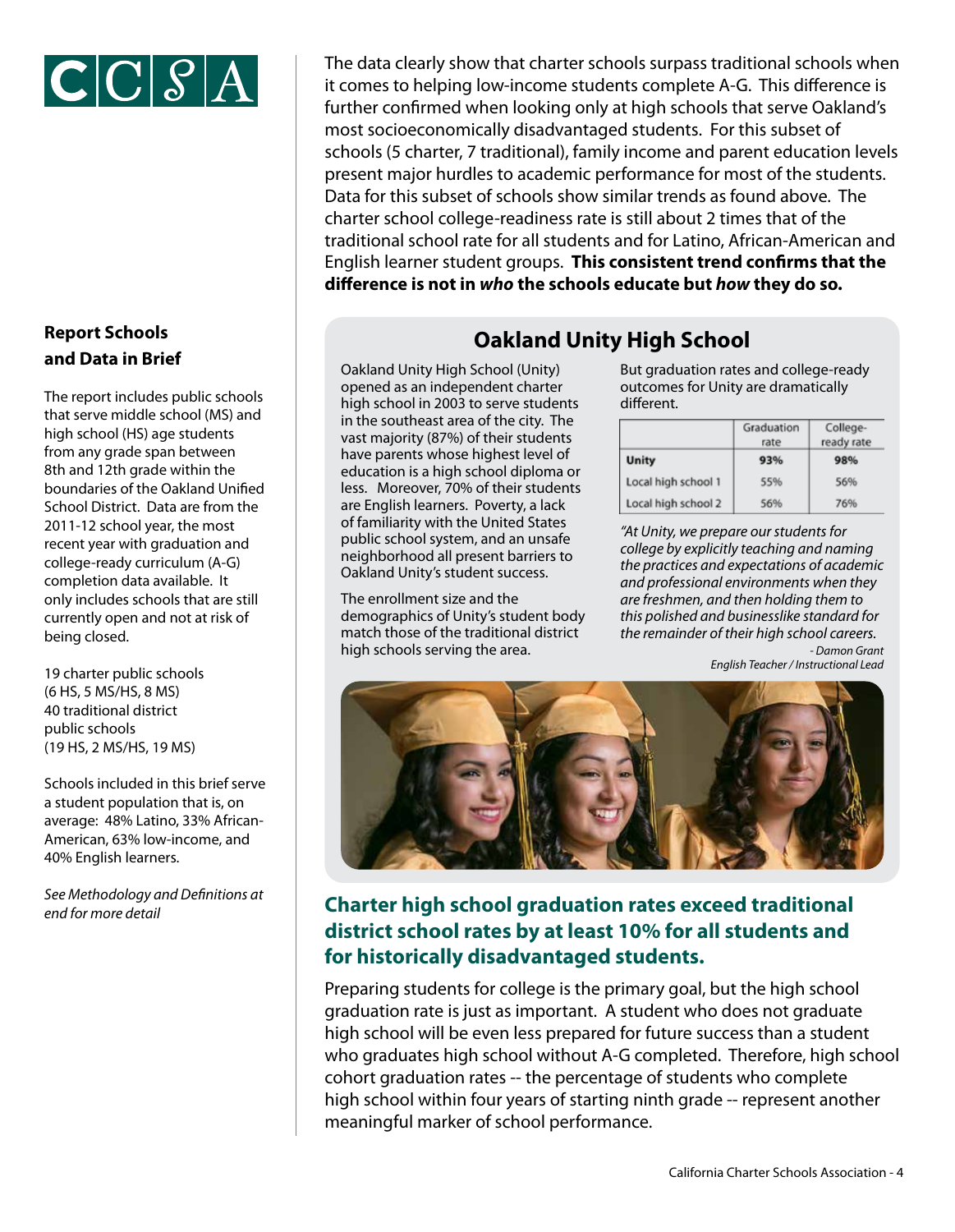



Simply put, other measures become less meaningful if a large number of students do not earn a high school diploma and thus are severely set back in their quest for college and career success. Simply put, otl<br>
measures becomeaningful if a<br>
mumber of stu-<br>
not earn a higl<br>
diploma and tl<br>
severely set ba 100%

 $\overline{1}$ 

10%

20%

30%

40%

50%

60%

70%

80%

90%

*-Kathryn Young Jobs for the Future3* S The average graduation rate for Oakland's charter high schools is 68%. While this would not be considered high-performing, the average graduation rate for traditional Oakland Unified schools is worse at just above 50%. The traditional school rate has also stagnated for the last three years, whereas the charter school rate improved from 62% to 68%. **Improving the graduation rate to nearly 70% among a student population in an urban district where failure to graduate has become the norm for one out of every two students is remarkable.** 

The average charter school graduation rate for each of the historically disadvantaged student groups is also at least 10% greater than that of the traditional district schools. The difference is most notable for Latino and English learner students, with the gap between charter and traditional schools at 20% or higher.





Like the graduation rate, the dropout rate **African-American-American-American-American-American-American-American** provides further evidence that charter **African-American-American-American-American-American-American-American**schools are doing a better job of shifting the academic future of Oakland students. Almost one-third (31%) of traditional public high school students drop out. Charter schools cut that rate in half for their students (16%). This dropout rate is still higher than ideal, but the difference between charter and traditional schools again points toward looking at the differences in how schools serve their students, not who they serve.

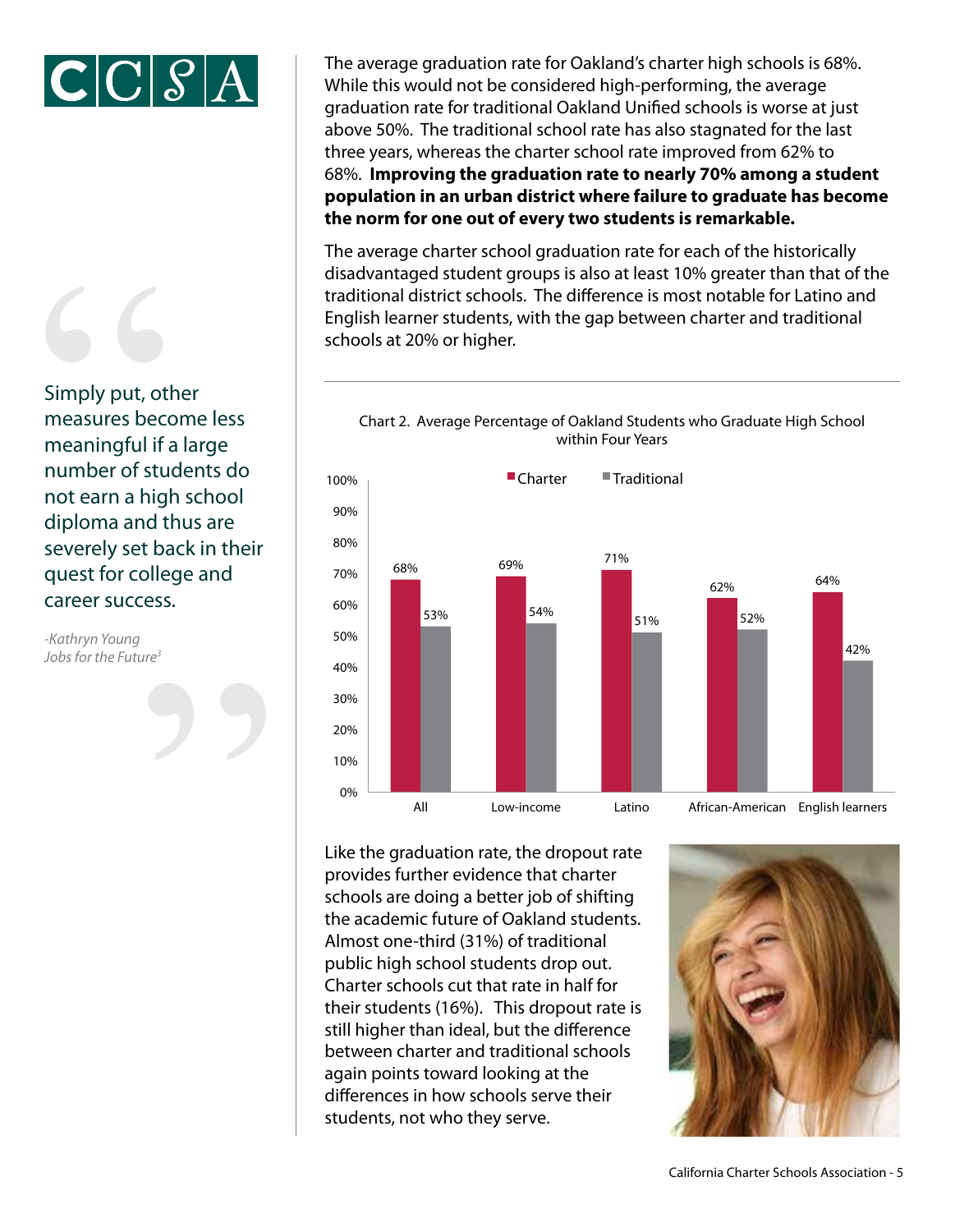



At my school, students were made aware that everyone has the opportunity to learn and achieve success. OMI prepares students for college by giving them challenging class schedules & course work and by nurturing their dreams and goals. The students all come from different backgrounds and circumstances, but are taught that a higher education is never impossible. At my school, st<br>
were made awa<br>
everyone has the<br>
portunity to lea<br>
achieve success<br>
prepares studes<br>
college by givir

*- Baisy Beltran Oakland Military Institute-College Preparatory Academy (OMI) Class of 2009 California State University East Bay Class of 2013* "

## **More charter school students are on the path to graduation and college earlier in their secondary school experience than their traditional district school peers.**

The path to college readiness starts much earlier than the last year of high school. Similar to the graduation and college-ready rates, Oakland charter secondary schools outperform traditional district schools in key academic outcomes along this pathway. This includes  $10<sup>th</sup>$  grade proficiency on the California High School Exit Examination (CAHSEE) and 8th grade proficiency levels in Algebra 1. This section also includes the state's Academic Performance Index (API) scores for the schools. API provides a general indication of how well schools help students achieve across subjects.



### **English and Math Skills in 10th Grade**

California students are required to pass the California High School Exit Examination (CAHSEE) in order to receive a high school diploma. The test is divided into sections for English-Language Arts (ELA) and Math. Students take these tests for the first time in 10th grade. If a student fails to pass a test with the minimum passing score of 350, they receive several more chances to take the test in 11th and 12th grade in order to graduate. The 10th grade passing rate indicates students have grade level skills, but going beyond that, the proficiency rates provide an indicator of college readiness. An independent evaluation of the CAHSEE found that 10th grade students who score proficient or advanced (a score greater than 380 on ELA and Math) are more likely to enroll in and complete college. 4

More than 80% of charter school students pass the CAHSEE in 10th grade, versus only half of traditional school students. This indicates charter schools are better at ensuring their students are on track for high school graduation within four years. In addition, charter schools have a higher percentage of 10th grade students who score proficient or advanced. On average, more than half (58%) of charter students scored proficient or advanced on the Math Test and half (50%) scored the same on the ELA test. While lower than hoped, **the charter school CAHSEE proficiency rates are still about twice as high as the traditional district schools' average.** The traditional school average is just above one quarter for Math (27%) and ELA (26%). In other words, a student has a better chance of being prepared with the skills they need to succeed in college if they attend a charter school.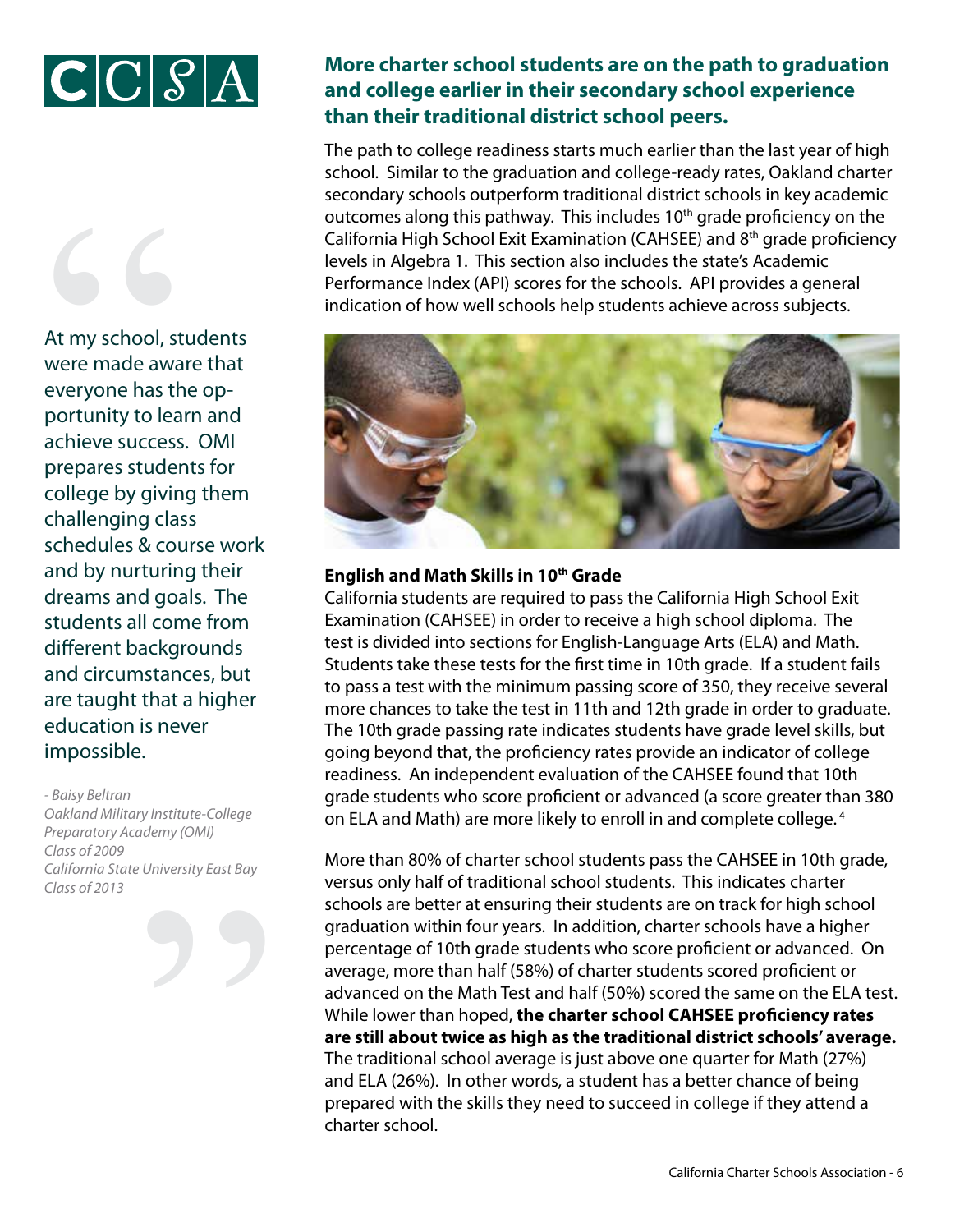



 $\blacksquare$ 

10%

20%

30%

40%

#### **Algebra I Proficiency in 8th Grade**

Research consistently finds a connection between taking higher-level math classes in high school and college attendance and completion. Algebra I completion is considered the "gateway" to being able to take those higher-level math classes. Students are expected to pass Algebra I by 9th grade, but it has become common among California schools to have students take the class in 8<sup>th</sup> grade. The thinking is that 8th grade students who complete Algebra I will have a head start on high school math, and those who fail will be more prepared to pass it in  $9<sup>th</sup>$  grade.

On average, charter secondary schools test 84% of their 8<sup>th</sup> grade students in Algebra I and traditional schools test 78%. While both types of schools enroll the majority of their 8<sup>th</sup> students in Algebra I, students' ability to demonstrate proficiency on the subject sharply differs. As Chart 3 shows, more than half (56%) of  $8<sup>th</sup>$  grade charter students score proficient or advanced in Algebra I, compared to just one quarter (24%) of the traditional school 8th grade students. This means **8th grade charter students are more likely to start high school with a college-readiness advantage than their traditional school peers.** 



Chart 3. Average Percentage of 8th Grade Oakland Students who Score Chart 3. Average Percentage of 8th Grade Oakland Students who Score Proficient or Advanced on the Algebra I State Standardized Test Proficient or Advanced on the Algebra I State Standardized Test

ngin around 50%. On the other hand, the enditer sensor average rates<br>for African-American students and English learners dip a bit lower. This Charter schools' average percent proficient for low-income and Latino students stay within the range found for all charter 8th grade students, right around 50%. On the other hand, the charter school average rates indicates that charter schools have more work to do to support early success in Algebra I for these two student groups. While the charter rates for African-American and English learner students are lower than for all charter 8th grade students, they are still triple or quadruple the traditional school rates.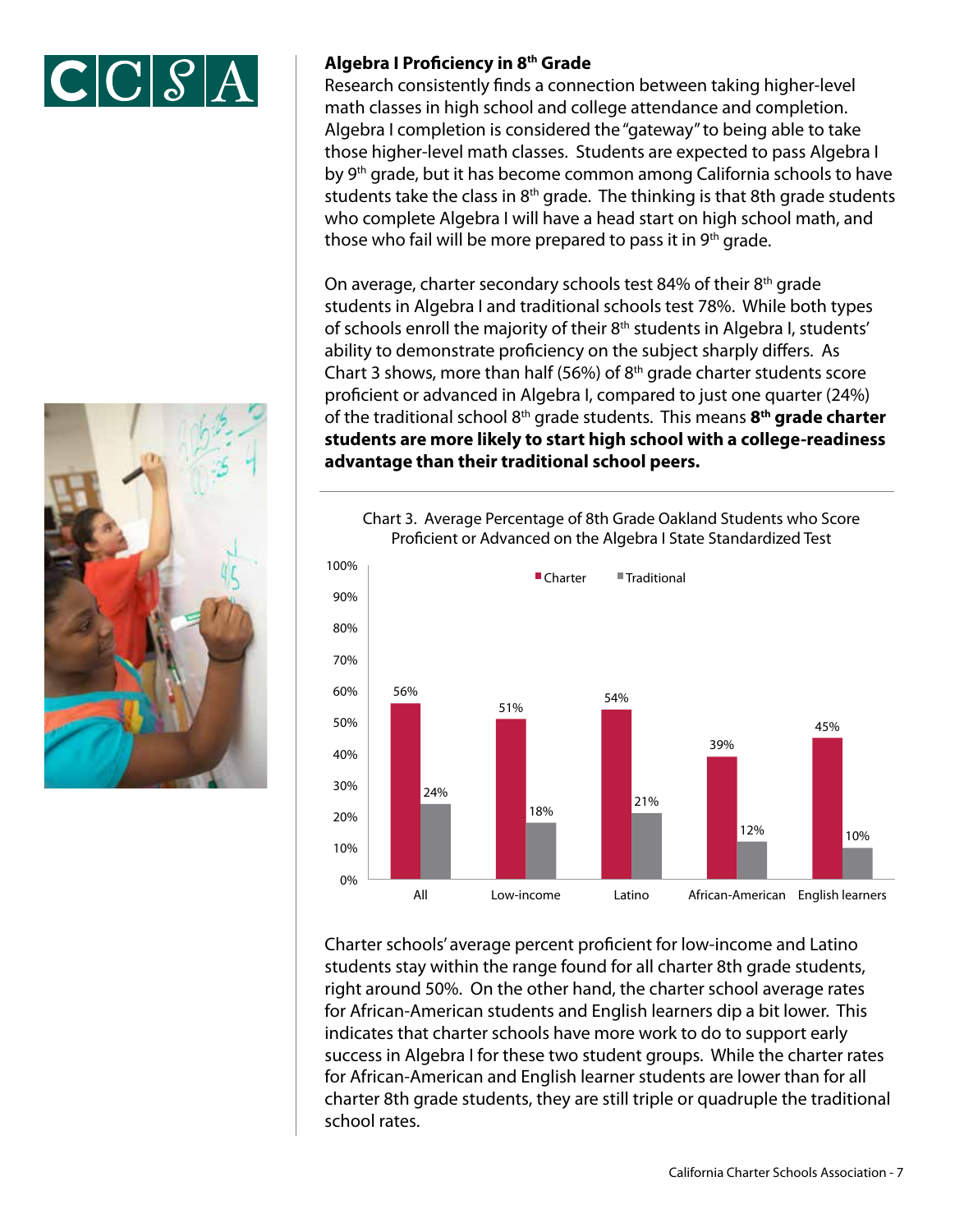

The CAHSEE and Algebra I scores are important not in the sense that they are where they need to be, but in that they show movement away from the underperforming results in traditional public schools. Oakland students have a better chance of gaining the academic skills they need to succeed in college if they attend a charter school. This difference signals the source of answers to the college-readiness crisis.

## **Lighthouse Community Charter School**

Guiding Every Child To A Bright Future

Founded by a small, committed group of teachers and parents, Lighthouse opened its doors in 2002 in downtown Oakland. Their mission is to prepare students from Kindergarten through grade 12 for college and the career of their choice. Eighty percent of their students are low-income, a much higher percentage than that served by the traditional schools serving a similar age group in the area.



Lighthouse reaches the state's goal of a score of 800 for its schoolwide academic performance (API). Traditional schools that serve the same age group in the area lag behind by about 150 points.

In addition, the majority (79%) of the 8th grade Lighthouse students score proficient or advanced on the Algebra I test. This greatly exceeds the 29% and 11% achieved by the two other traditional schools serving 8th grade students in the area.

The Lighthouse model includes five organizing principles:

- High Expectations for All
- A Rigorous Curriculum
- Serving the Whole Child
- Family Involvement
- Professional Learning Community

*"Lighthouse prepares students for college by developing our students capacity in three areas throughout their K-12 experience. The areas of focus are academic readiness, college knowledge, and the deliberate development of the college soft skills. Our greatest growth has been in how to develop each students college soft skills in a systematic way that ensures when they walk onto their college campus they know how to organize study groups, access academic support, and manage their time effectively."*

*-Stephen Sexton, Head of School*

#### **School-wide Academic Performance Index (API) Score**

The Academic Performance Index (API) scores for charter and traditional district secondary schools show similar trends to the other data in this report. That is, on average, charter schools achieve a higher performance level than do traditional schools for all students and for the historically disadvantaged student groups. For charter schools, the average API score for all students and Latino students is approaching the state's expected minimum goal of 800. None of the average scores for traditional schools even reaches 700.

Notably, the average API for charter schools stays almost exactly the same for low-income students as for all students, 783 rather than 785. On the other hand, the traditional school rate drops even lower than its overall rate, from 638 down to 610. Stated another way, charter schools are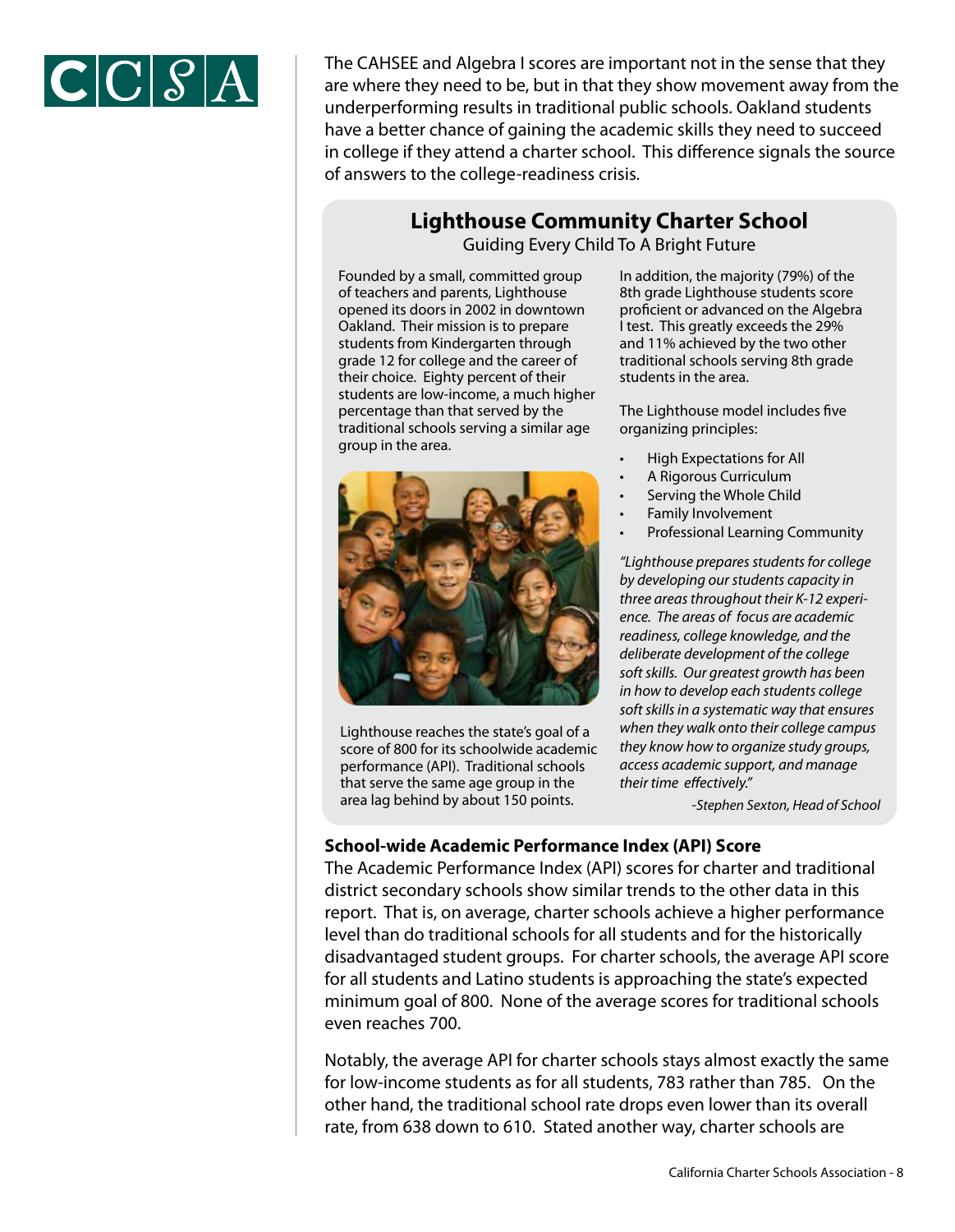

typically better than traditional district schools at helping students academically, regardless of their family income or parent education level.



mportant to mention-american-many indecideptions around the displanary composed lack of charter school services to students with disabilities. While students with disabilities are not a focus of this report, they are important to mention. There are many misconceptions around the Oakland charter schools do serve a lower percentage and more limited range of students with disabilities than traditional schools, but several factors contribute to this discrepancy. This includes parent choices, barriers in state and local special education governance structures, and the Oakland school district's placement decisions. When a charter school operates under the district's special education local plan, the district is responsible for all services to students with disabilities who enroll in that charter. The district often chooses to place students with more severe disabilities in traditional schools rather than serve them on the charter school campus.

This district practice continues despite the fact that charter schools are designed to offer innovative educational strategies, making them uniquely situated to provide individualized support to meet the needs of students with disabilities. CCSA is currently working in partnership with Oakland charter schools to negotiate a more flexible special education structural arrangement. CCSA also encourages charter schools to seek options that allow them full autonomy and responsibility for all of their students. These efforts are already improving the percentage of students with disabilities served by charter schools. Given that charter schools outperform traditional schools for the historically disadvantaged student groups that are the focus of the report, the same can soon be expected for increasing numbers of students with disabilities - now that charter schools are clearing the path for parent choice to not be overridden by district preferences.

Our school show<br>
our potential is<br>
boundless, and<br>
compelled to p<br>
ourselves throu<br>
advanced cours<br>
and maximum Our school shows us that our potential is boundless, and we are compelled to prove ourselves through advanced coursework and maximum effort."

Suppose the contract of the contract of the contract of the contract of the contract of the contract of the contract of the contract of the contract of the contract of the contract of the contract of the contract of the co *- Current high school student Oakland Charter High School*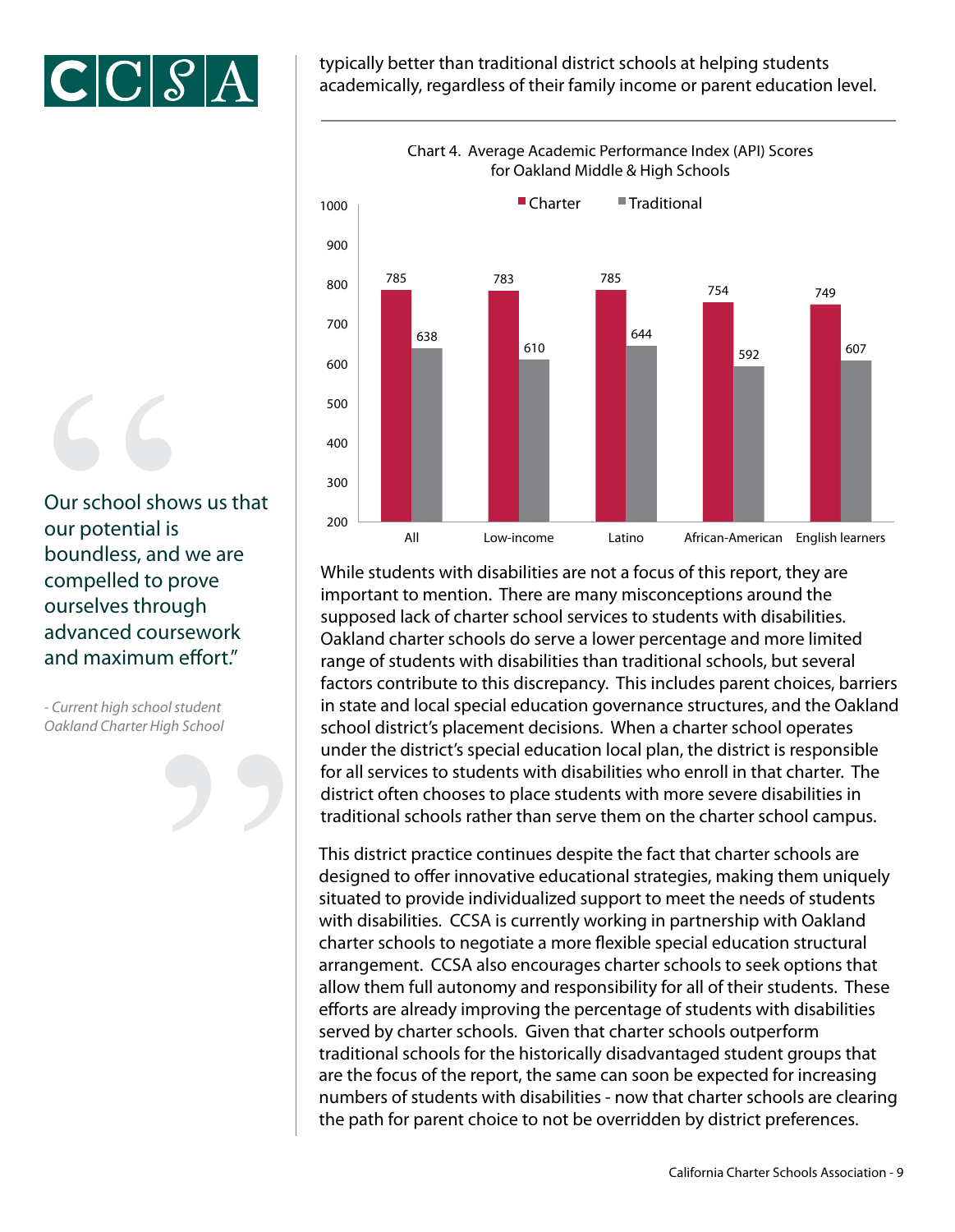



## **Renewing the Promise**

Research shows that postsecondary education is now critical to career opportunity and economic status in adulthood. If children start life in a low-income community, they are unlikely to improve their economic status without postsecondary education. When measuring whether the promise of public school is fulfilled or broken, the ultimate benchmark is college preparation. There is no question that most of Oakland's public secondary schools have much more to do to prepare all students to be part of the next generation of college graduates. Yet, this report shows that charter schools deliver on that promise for Oakland's historically disadvantaged students better than traditional schools do.

If there is one clear takeaway from this report, it is that we cannot blame student backgrounds for traditional schools' low rates of graduation and college-readiness. With similar student populations and limited resources, Oakland charter schools achieve outcomes that still show room to grow but nonetheless exceed the outcomes of traditional district schools by life-changing leaps. If Oakland charter schools are getting it right for more students across all types of demographics, then effective practices and policies do exist.

This means the college readiness debate needs to be reframed. These data show that "historically underperforming" groups of students can become college-ready. Our obligation – whether we are educators, parents, students or employers – is to **demand that public education ensures that all schools are truly capable of being college-preparatory.**

Oakland data points to one source of solutions for fulfilling that promise: charter schools. With greater support, charter schools can and should expand to educate more students in the coming years. In this way, we will achieve the goal of preparing children of all backgrounds and abilities for high school graduation and college admission, ensuring a brighter future.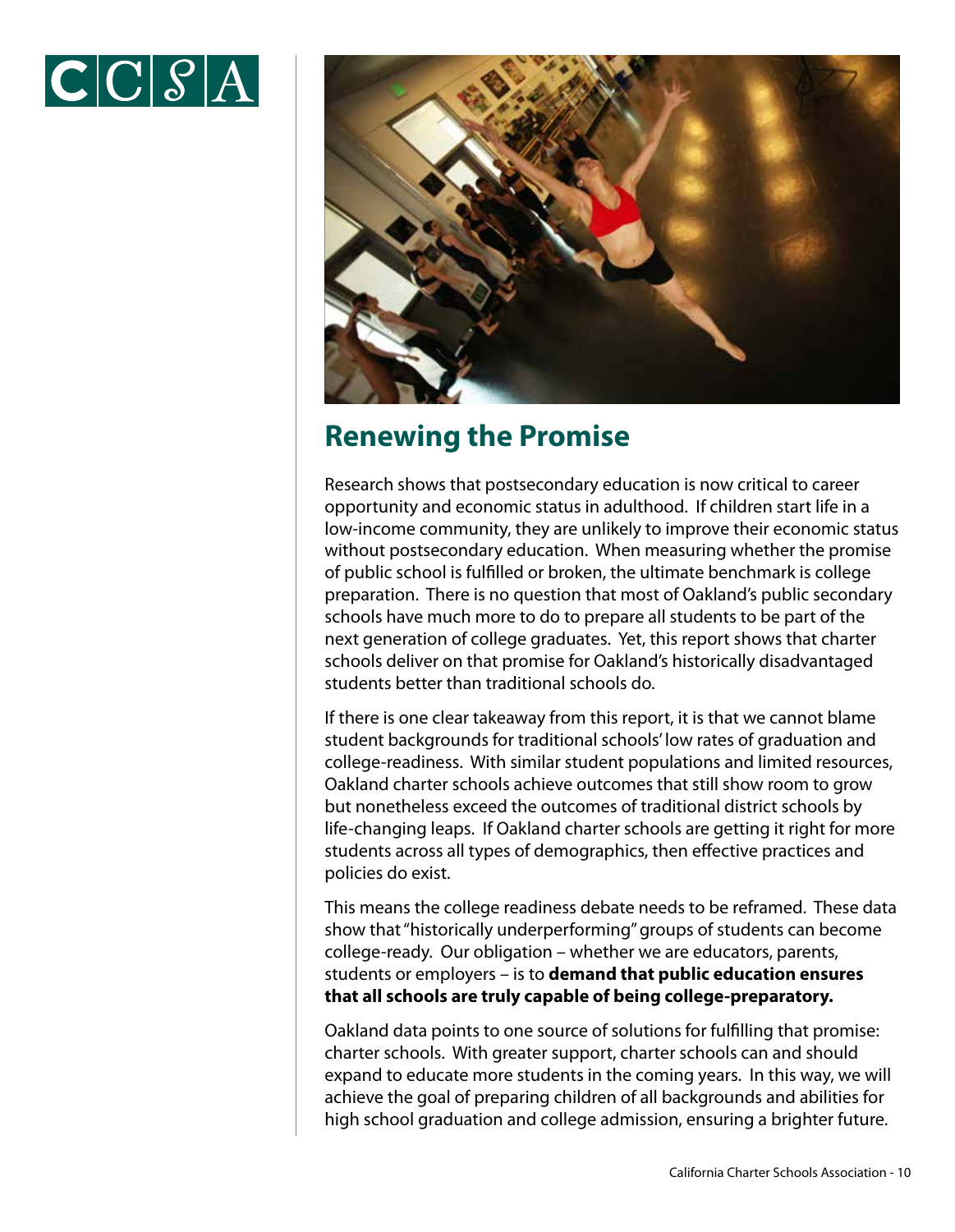## **End Notes**

1 The data presented in this report will not exactly match data that has been publicly shared via the media or the California Department of Education because it only includes 2011-12 data for schools that are still open and not at risk of being closed. This means some schools are excluded that might otherwise be included in other publicly available data reports.

2 Adelman, C. (2006). T*he Toolbox Revisited: Paths to Degree Completion from High School Through College*. Washington, D.C.: Office of Vocational and Adult Education, U.S. Department of Education.

<sup>3</sup> Young, K. (2013). *NCLB Waivers and Accountability: The Graduation Rate Balancing Act*. Washington, D.C.: Jobs for the Future.

4 Becker, D.E., Wise, L.L., Hardoin, M.M., & Watters, C. (2012). *Independent Evaluation of the California High School Exit Examination: 2012 Evaluation Report*. Virginia: Human Resources Research Organization. Prepared for the California Department of Education.

## **Methodology**

#### **Data**

Data for this report are from the 2011-12 school year, the year that graduation and college-ready data are most recently available. For consistency purposes, other academic performance indicators and student demographic data are used from that same school year. Only outcome data relevant to middle and/or high schools are included. These are:

Four-year adjusted high school cohort graduation rate,

Four-year adjusted high school cohort dropout rate,

College-ready rates for high school graduates (also known as UC/CSU ready rates or A-G completion rates),

Algebra I standardized test proficiency scores for  $8<sup>th</sup>$  grade students,

California High School Exit Examination (CAHSEE) proficiency rates for 10th grade students, and

Academic Performance Index (API) school scores.

Data were downloaded from the publicly available research files on the California Department of Education's website. Descriptive analyses were conducted to identify trends in average rates across schools for all students and for the historically disadvantaged student subgroups most frequently enrolled in Oakland public secondary schools.

#### **Schools**

The report focuses on secondary public schools that serve students who are enrolled in a grade between 8 and 12 and live within the geographic boundaries of the Oakland Unified School District (OUSD). While the data are from 2011-12, this report only includes charter and traditional schools that are currently open and not at risk of being closed (as of the writing of this report). In addition, it does not include indirect funded charter schools, which receive their funding from the local school district rather than from the state. The school set includes 59 public schools (See Figure 3 below for the full list):

40 traditional district schools that are part of the Oakland Unified School District, and

19 charter public schools, 18 of which are authorized by the OUSD and one by the Alameda County Office of Education.

Several of the schools are identified as alternative schools and/or participate in the state's Alternative Schools Accountability Model (ASAM). OUSD's traditional district schools include three ASAM schools and seven alternative schools, such as continuation schools and community day schools. The charter set of schools includes one ASAM. Alternative and ASAM schools are included in this report because they are part of the system for ensuring all students receive the education and services they need to graduate high school.

Figure 1. Student Demographic Profile for Charter and Traditional District Secondary Schools included in the Report

|                                   |         | Schools serving Grade 12* |         | Schools serving Grade 8* |  |
|-----------------------------------|---------|---------------------------|---------|--------------------------|--|
|                                   | Charter | Traditional               | Charter | Traditional              |  |
| # of schools                      | 11      | 21                        | 13      | 21                       |  |
| Average:                          |         |                           |         |                          |  |
| # enrolled students               | 300     | 307                       | 318     | 386                      |  |
| Level of parent education**       | 2.3     | 2.1                       | 2.8     | 2.3                      |  |
| % Free/reduced lunch participants | 67%     | 70%                       | 70%     | 51%                      |  |
| % Latino students                 | 58%     | 42%                       | 50%     | 48%                      |  |
| % African-American students       | 21%     | 40%                       | 32%     | 31%                      |  |
| % White students                  | 7%      | 4%                        | 9%      | 8%                       |  |
| % Asian students                  | 6%      | 9%                        | 3%      | 8%                       |  |
| % English learners                | 42%     | 40%                       | 36%     | 43%                      |  |
| % Students with disabilities      | 7%      | 11%                       | 7%      | 11%                      |  |
| % student within year retention   | 96%     | 78%                       | 96%     | 87%                      |  |

\* Five charter schools and two traditional district schools are included in both datasets since they serve both grades 8 & 12.

\*\* Scale is: 1=less than high school, 2=high school degree, 3=some college, 4= college graduate, 5=graduate school.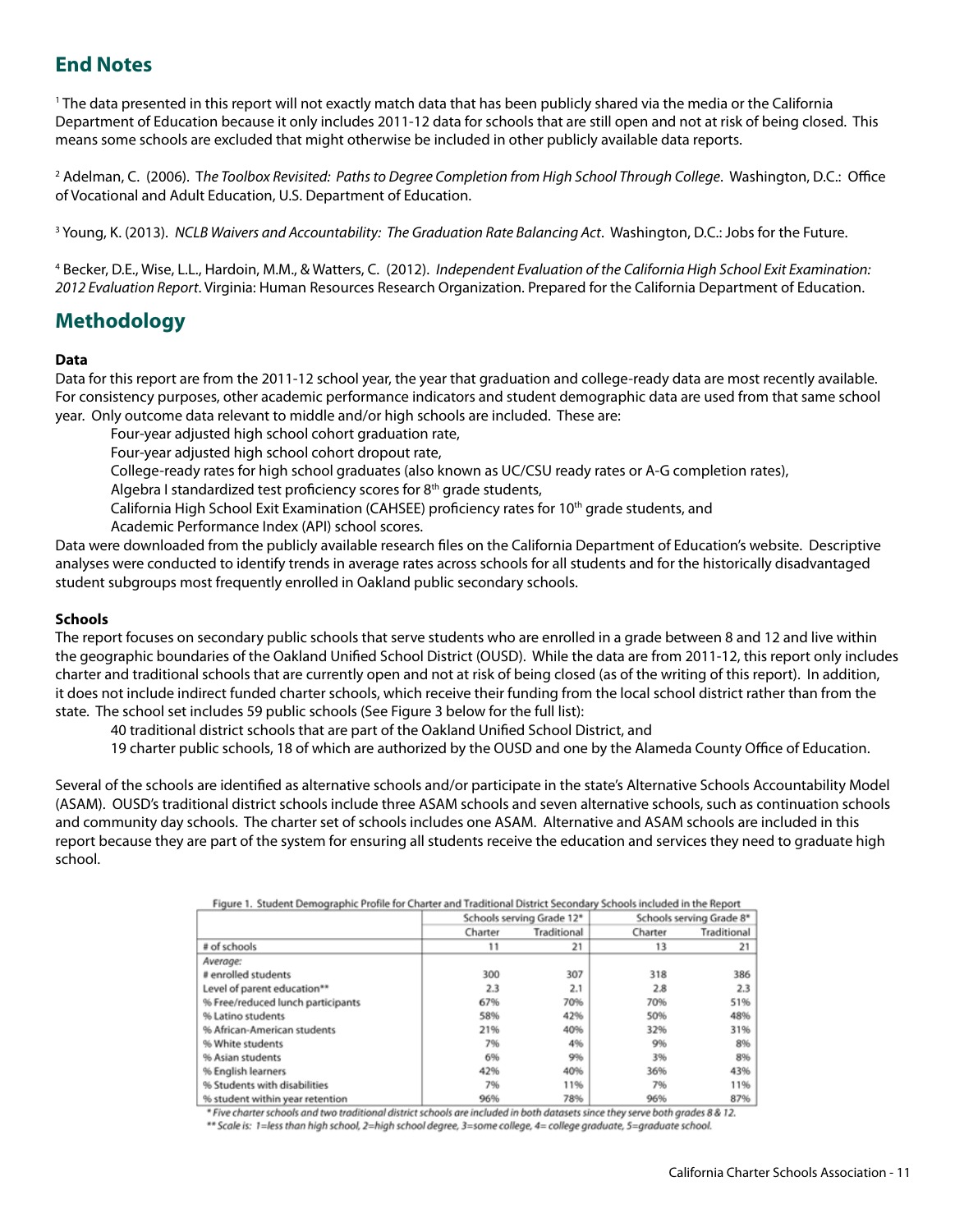|                            | Figure 2. School Structure Characteristics of Charter Secondary Schools included in Report |
|----------------------------|--------------------------------------------------------------------------------------------|
| <b>District Authorizer</b> | 18 Oakland Unified School District; 1 Alameda County Office of Education                   |
| Site Type                  | 18 classroom-based instruction; 1 independent study                                        |
| <b>Funding Type</b>        | 19 directly from the state (0 indirectly through a district or county office)              |
| Autonomy Status            | 17 autonomous; 2 semi-autonomous (0 non-autonomous)                                        |
| Startup Type               | 19 first-time, startup charter schools (0 conversion charter schools)                      |
| Management Model           | 7 charter management organization (CMO); 7 freestanding; 5 network                         |
| Years Open                 | Average 8 years open as a charter                                                          |

In the first section of the report, a subset of the high schools is discussed that all serve a similarly high percentage of socioeconomically disadvantaged students and are not identified as alternative or ASAM schools. This includes 5 of the 11 charter public schools and 7 of the 21 traditional district public schools. This subset focus helps to check if the general trends also occur among schools that serve Oakland's most impoverished families. Schools are included in this subset if more than 61% of their students receive free/reduced lunch and if the average parent education level is lower than high school graduation. These inclusion points were based on the averages for the 32 Oakland high schools included in this report so that schools in the subset would be most representative of the majority of Oakland's public high school students.

| Figure 3. List of Schools included in the Report, including Key Grades Served (Grade 12 &/or 8) |  |
|-------------------------------------------------------------------------------------------------|--|
|                                                                                                 |  |
|                                                                                                 |  |

| Charter Schools that serve through Grade 12       |      | Charter Schools that serve through Grade 8     |   |
|---------------------------------------------------|------|------------------------------------------------|---|
| <b>ARISE High School</b>                          | 12   | Aspire Berkley Maynard Academy                 | 8 |
| Civicorps Academy (ASAM)                          | 12   | Aspire ERES Academy                            | 8 |
| Envision Academy of Arts & Technology             | 12   | Conservatory of Vocal/Instrumental Arts        | 8 |
| Lighthouse Community Charter High School*         | 12   | KIPP Bridge Charter Academy                    | 8 |
| Oakland Charter High School*                      | 12   | Lighthouse Community Charter School            | 8 |
| Oakland Unity High School*                        | 12   | North Oakland Community Charter School         | 8 |
| Aspire Golden State College Preparatory Academy*  | 12&8 | Oakland Charter Academy                        | 8 |
| Aspire Lionel Wilson College Preparatory Academy* | 12&8 | Reems (E.C.) Academy of Technology & Art       | 8 |
| Bay Area Technology School                        | 12&8 |                                                |   |
| Oakland Military Institute, College Prep Academy  | 12&8 |                                                |   |
| Oakland School for the Arts                       | 12&8 |                                                |   |
| Traditional Schools that serve through Grade 12   |      | Traditional Schools that serve through Grade 8 |   |
| Business and Information Technology High*         | 12   | Alliance Academy                               | 8 |
| College Preparatory and Architecture Academy*     | 12   | <b>ASCEND</b>                                  | 8 |
| Dewey Academy (ASAM)                              | 12   | Barack Obama Academy (Alternative)             | 8 |
| East Oakland School of the Arts*                  | 12   | <b>Bret Harte Middle School</b>                | 8 |
| Far West (Alternative)                            | 12   | Claremont Middle School                        | 8 |
| Gateway to College at Laney College (Alternative) | 12   | Edna Brewer Middle School                      | 8 |
| Leadership Preparatory High*                      | 12   | Elmhurst Community Prep School                 | 8 |
| Mandela High*                                     | 12   | Frick Middle School                            | 8 |
| Media College Preparatory*                        | 12   | Hillcrest Elementary School                    | 8 |
| Oakland High School*                              | 12   | Madison Middle School                          | 8 |
| LIFE Academy                                      | 12   | Melrose Leadership Academy                     | 8 |
| McClymonds High School                            | 12   | Montera Middle School                          | 8 |
| MetWest High                                      | 12   | Oakland Community Day Middle (ASAM)            | 8 |
| Oakland International High School (Alternative)   | 12   | Roosevelt Middle School                        | 8 |
| Oakland Technical High School                     | 12   | ROOTS International Academy                    | 8 |
| Ralph J. Bunche High School (Alternative)         | 12   | United for Success Academy                     | 8 |
| Rudsdale Continuation School (Alternative)        | 12   | Urban Promise Academy                          | 8 |
| Skyline High                                      | 12   | West Oakland Middle School                     | 8 |
| Street Academy (ASAM)                             | 12   | Westlake Middle School                         | 8 |
| Coliseum College Prep Academy                     | 12&8 |                                                |   |
| Sojourner Truth Independent Study (Alternative)   | 12&8 |                                                |   |

Note: The names of the schools and their ASAM/Alternative status are as of the 2011-12, the year for which data are reported here. Some may currently have a different name or status.

\* This school is included in the high school subset that serve Oakland's most socioceconomically disadvantaged students.

## **Definitions**

#### **Charter Public Schools**

Charter schools are publicly funded schools that are tuition-free and open to all children. Charter schools became part of California's public school system in 1992 in order to provide families and teachers a choice beyond underperforming traditional schools. Unlike traditional district schools, charter schools operate independently from the school district's central bureaucracy. Each charter school is governed by its own school community. Every charter school must be authorized every five years to operate, either by a local school district or the county or state board of education. This reauthorization process holds charter schools to higher levels of accountability in exchange for operating independently from a traditional school district or county/state board. As schools of choice, charter schools can serve students regardless of where they live, but are committed to serving a student body that reflects the local community.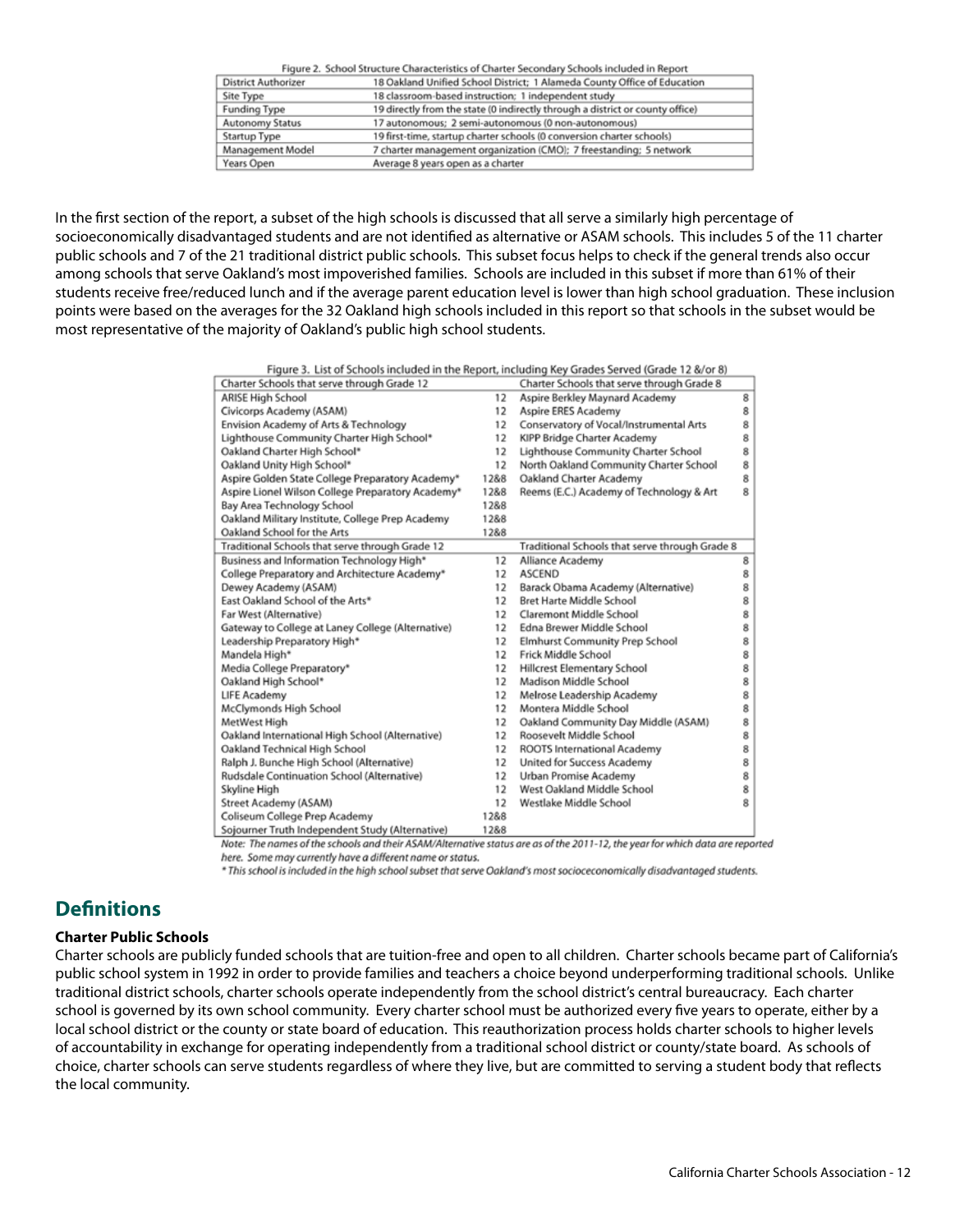**Autonomy Status.** Charters can be categorized according to one of three autonomy types that also identifies the level of independence from its authorizing educational entity.

- Autonomous charters appoint their board of directors, do not use the local school district's collective bargaining agreement, are directly funded from the state and are likely to be incorporated as a 501(c)3.
- Semi-autonomous charters appoint their own board and are incorporated as a 501(c)3. However, they are either indirectly funded or directly funded but still use their authorizing district's collective bargaining agreement.
- Non-autonomous charters either have the majority of their board appointed by their authorizer or are under a school district's collective bargaining agreement, and are indirectly funded (through their authorizer rather than the state) and not incorporated as a 501(c)3.

**Management Model.** Charters can be characterized according to one of three different types of school management models. The California Charter School Association defines each of these models as follows.

- Charter Management Organization (CMO): a network of three or more schools linked by a common philosophy and centralized governance or operations.
- Network: a set of schools that share a common philosophy but not centralized governance or operations (also includes CMOs with less than 3 schools).
- Freestanding: single-site schools that are not part of a network or CMO affiliation.

#### **Traditional District Public Schools**

Traditional district public schools are publicly funded schools that are tuition-free and open to all children. Traditional district schools are operated by a local school district and must implement the educational program mandates of their local district. Each school serves students who live in their specific geographic attendance boundaries.

**Alternative School.** Traditional district schools that do not follow the district's standard educational program but instead provide a structure or learning approach for students with different needs or interests. Examples include community day schools and magnet schools. While alternative schools can use different means of achieving grade-level standards, they must still meet the same standards of student performance as the district's conventional schools.

#### **Alternative Schools Accountability Model (ASAM)**

Both charter schools and traditional district schools can apply to be part of the California Department of Education's Alternative Schools Accountability Model (ASAM). This model provides school-level accountability for alternative schools serving highly mobile and high-risk students (e.g., majority of students have been expelled or suspended or are pregnant/parenting or wards of state). Examples of ASAM schools include community day schools, continuation schools, opportunity schools, and alternative schools and charter schools that meet ASAM population criteria. Schools participating in ASAM are still held accountable for academic performance, including the goal of helping students graduate. Because schools voluntarily choose to apply for ASAM status, other schools may serve a similarly mobile or high-risk population but have chosen not to participate in ASAM.

#### **Historically Disadvantaged Student Subgroups**

A historically disadvantaged student subgroup is a group of students that share a common demographic characteristic and have not had access to the same level of quality education as their demographic counterparts. Research consistently finds educational inequities for students by race/ethnicity, income, language and disability.

**Low-income students.** Students who are eligible to participate in the free/reduced-price lunch program. **Socioeconomically disadvantaged students.** Students who are eligible to participate in the free/reduced-price lunch program and/or whose parents have not received a high school diploma.

**Student Ethnicity groups.** Students self identify their race and ethnicity according to several categories. Below are definitions for the two main ethnicity groups served in Oakland secondary public schools.

Latino, identify race as Latino regardless of ethnicity group.

African-American, identify ethnicity as African-American and do not identify race as Latino.

**English Learners.** Students who do not yet speak English as their primary language, as identified by their results on state standardized tests.

**Student with disabilities.** Students who receive special education services and have a valid disability code.

#### **High School Cohort Graduates**

High school cohort graduates include students who started at a school in ninth grade and finished high school within four years, accounting for transfers in and out of schools. It includes students who received a traditional or adult education high school diploma or passed the California High School Proficiency Exam within four years of starting high school. This is known as the fouryear adjusted cohort graduation rate, a method recommended by the U.S. Department of Education and used by the California Department of Education since 2010.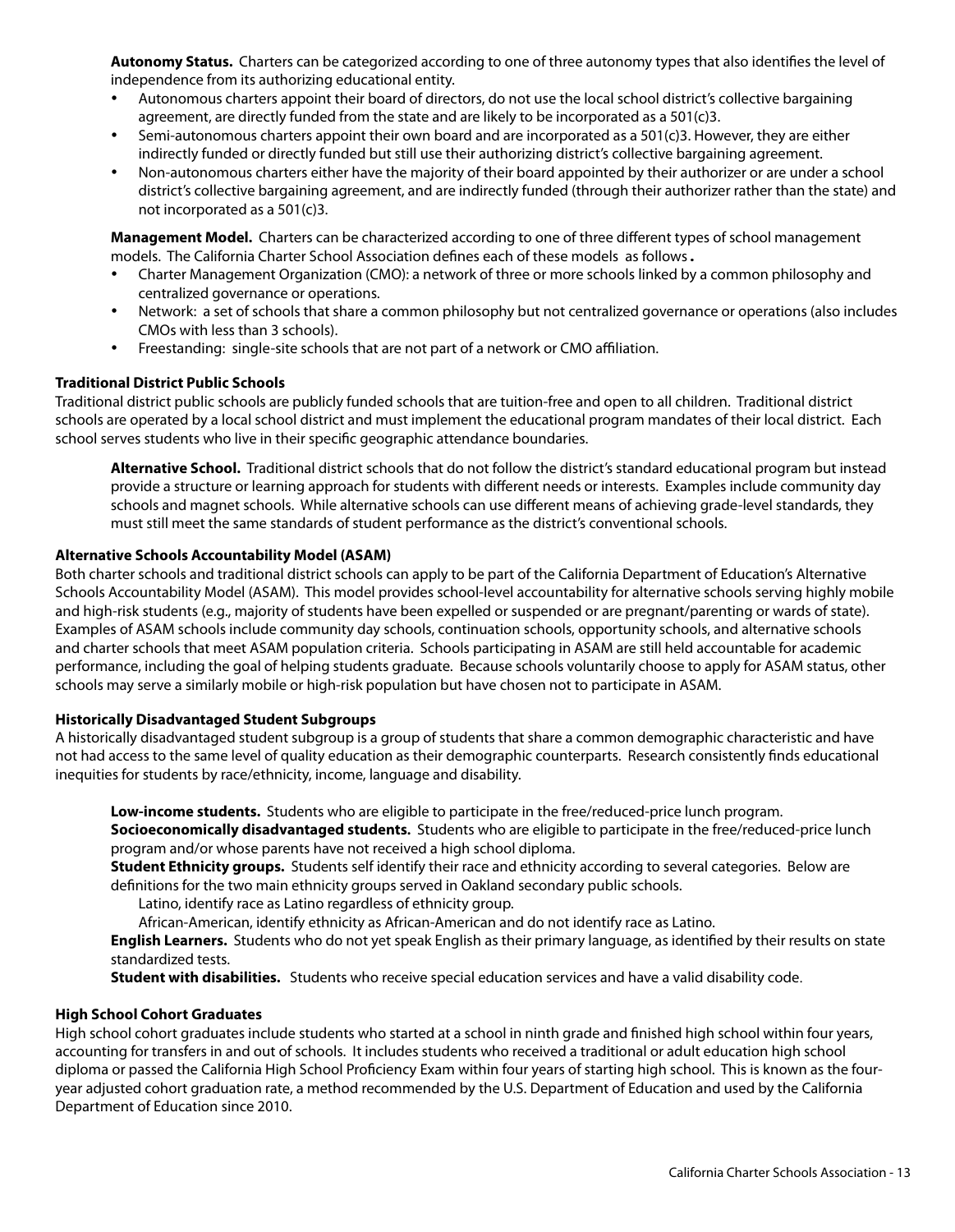#### **College-Ready Graduates**

College-ready graduates include 12th grade students who graduated high school *and* received a grade "C" or better in all of the required academic courses needed to enter one of California's public universities – the University of California (UC) or California State University (CSU). The definition of high school graduates in this data set differs from the cohort definition above. This does include summer graduates but not students with high school equivalencies (such as the or California High School Proficiency Examination).

#### **A-G Curriculum**

The "A through G" high school curriculum (A-G) identifies the minimum set of high school classes a student must complete to be eligible to attend a California public university. This is a rigorous academic curriculum that includes multiple years of English, Math, Science and Social Science as well as language and performing arts expectations. To be eligible for college entry, students must reach a minimum "C" grade in each class. School districts can decide if completing this curriculum is a requirement for high school graduation or not, and can decide what constitutes a passing grade.

#### **California High School Exit Examination (CAHSEE)**

Passing the California High School Exit Examination (CAHSEE) is a requirement for high school graduation in California. Students are tested in English / Language Arts (ELA) and Math for the first time in 10<sup>th</sup> grade. The ELA section tests students on California content standards through grade ten, and the math section tests students on California content standards through the first part of Algebra I. If a student does not pass, they have several more opportunities to take the test in 11th and 12th grade and even beyond 12th grade.

#### **Algebra I California Standards Test**

Completing Algebra I is a requirement for high school completion. Students are expected to have completed Algebra I by the end of 9<sup>th</sup> grade. In California, it has become common practice to have students take the course in 8<sup>th</sup> grade. Students who take the course complete the Algebra I standardized test in the Spring. If they score proficient or above on that test, they have successfully completed Algebra I.

#### **Academic Performance Index (API)**

The California Department of Education uses the Academic Performance Index (API) to summarize school academic performance, both school-wide and for each student subgroup with significant representation in the school. Possible API scores range from 200 to 1000, with every school expected to reach a minimum goal of 800. The API includes averaged standardized test scores in multiple academic subjects in grades 2 through 11, along with results from the California High School Exit Exam.

## **About Us**

The Vision of the California Charter Schools Association (CCSA) is to empower parents and educators to unleash a new era of innovation within public education so that highly autonomous and accountable schools of choice provide quality learning opportunities for all California students.

The Mission of CCSA is to enable our members to increase the number of students attending quality charter schools in California as quickly as possible by securing policy wins supportive of charter schools and providing the supports necessary to open and expand quality charter schools.

#### **Acknowledgements**

Thank you to the following for their support in providing additional information and photos for this report:

Lighthouse Community Charter School Lighthouse Community Charter High School Oakland Charter High School Oakland Military Institute, College Prep Oakland School for the Arts Oakland Unity High School

Special thanks to Innovate Public Schools – their Broken Promises brief on Silicon Valley schools inspired this report on Oakland schools. www.innovateschools.org